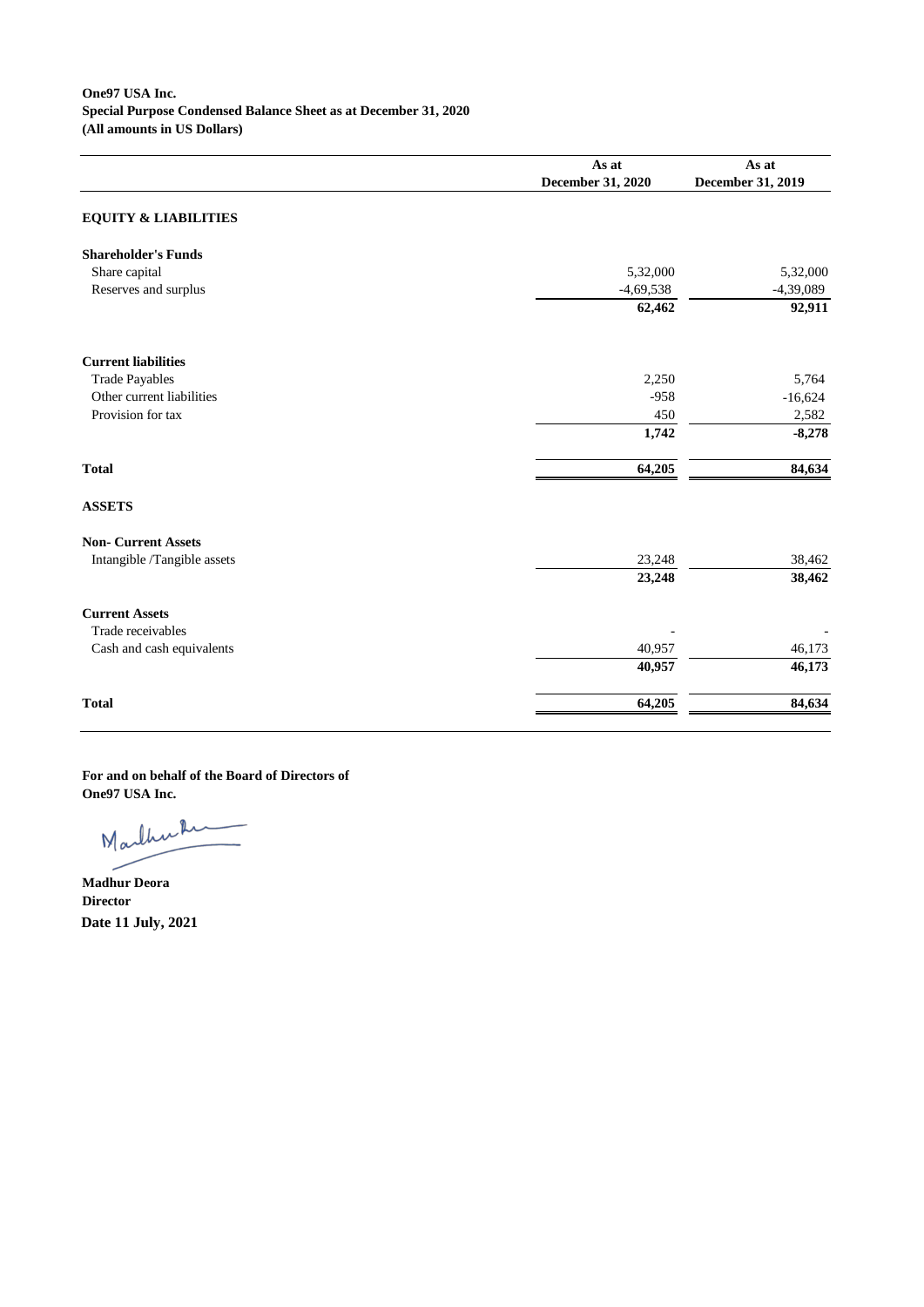**One97 USA Inc. Special Purpose Condensed Profit and Loss for the year ended December 31, 2020 (All amounts in US Dollars)**

|                                   | For the year ended | For the year ended |
|-----------------------------------|--------------------|--------------------|
|                                   | 31-Dec-20          | 31-Dec-19          |
| <b>Income</b>                     |                    |                    |
| Revenue from operations           | (10,910)           |                    |
| <b>Total Income (I)</b>           | (10, 910)          |                    |
| <b>Expenses</b>                   |                    |                    |
| Employee benefit expenses         |                    |                    |
| Finance cost                      | 1,482              | 1,543              |
| Amortisation                      | 15,214             | 25,198             |
| Other expenses                    | 2,393              | 2,941              |
| <b>Total Expenses (II)</b>        | 19,089             | 29,682             |
| Profit/(loss) before tax (I)-(II) | (29,999)           | (29, 682)          |
| <b>Tax expense</b>                |                    |                    |
| Current tax                       | 450                | 450                |
| Deferred tax                      |                    |                    |
| <b>Total tax expense</b>          | 450                | 450                |
| Profit/(loss) after tax           | (30, 449)          | (30, 132)          |
|                                   |                    |                    |

**For and on behalf of the Board of Directors of One97 USA Inc.**

Marthul

**Madhur Deora Director**

**Date 11 July, 2021**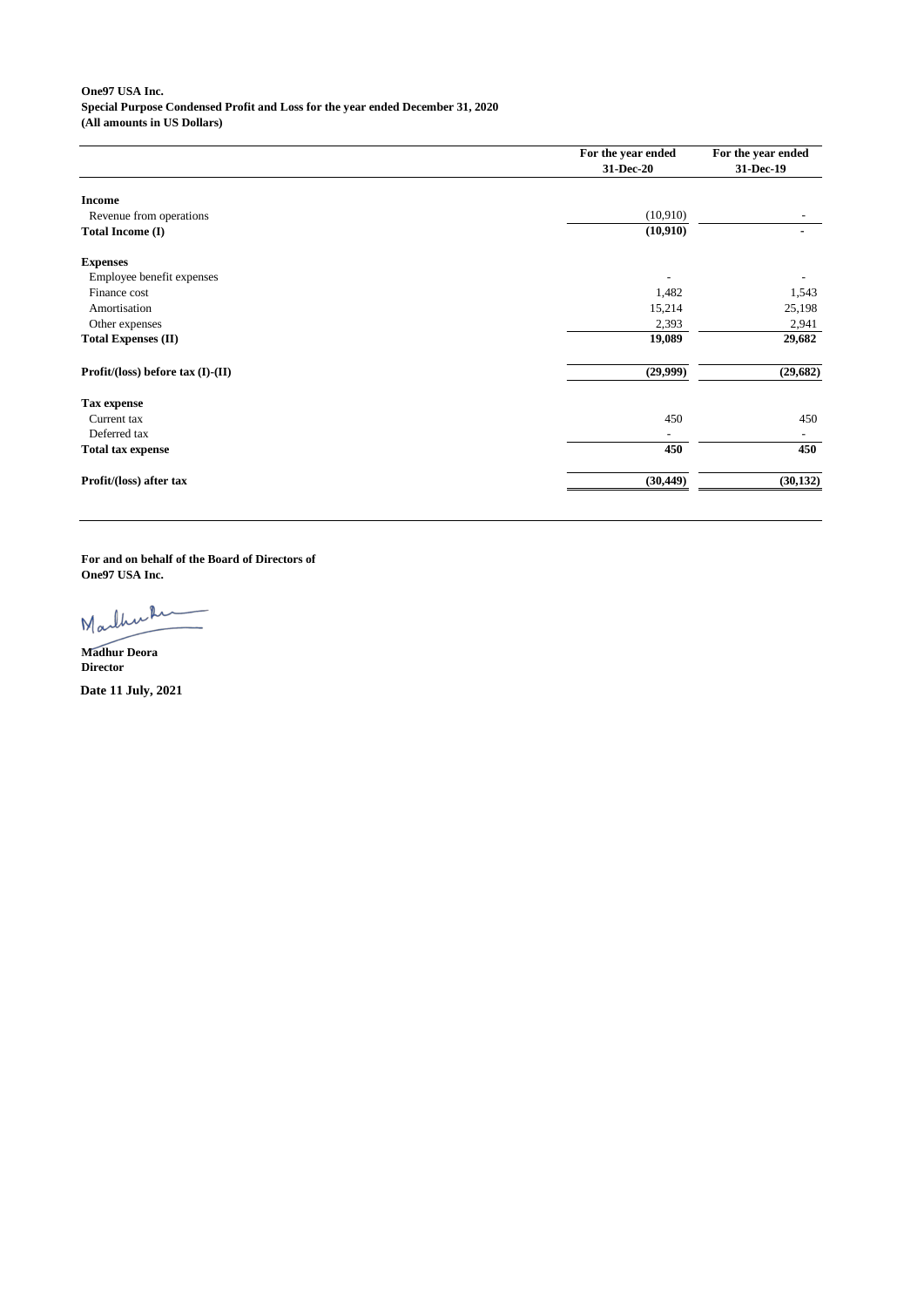## **One97 USA Inc. Notes to the Financial Statements for the year ended December 31, 2020 (All amounts in US Dollars)**

|                                                                                                             | As at<br><b>December 31, 2020</b> | As at<br><b>December 31, 2019</b> |
|-------------------------------------------------------------------------------------------------------------|-----------------------------------|-----------------------------------|
| 3. Share Capital                                                                                            |                                   |                                   |
| <b>Authorised share capital</b><br>532,000 (previous year: 532,000) equity shares of USD 1 each             | 5,32,000<br>5,32,000              | 5,32,000<br>5,32,000              |
| Issued, subscribed and fully paid up shares<br>532,000 (previous year: 532,000) equity shares of USD 1 each | 5,32,000                          | 5,32,000                          |
| Total issued, subscribed and fully paid-up share capital                                                    | 5,32,000                          | 5,32,000                          |

#### **a. Reconciliation of the shares outstanding at the beginning and at the end of the reporting year**

#### **b. Terms and rights attached to equity shares**

## **c. Details of shareholders holding more than 5%**

#### **4. Reserves and surplus**

|                                                 | <b>December 31, 2020</b> |                     | <b>December 31, 2019</b> |                 |
|-------------------------------------------------|--------------------------|---------------------|--------------------------|-----------------|
|                                                 | Number                   | <b>Amount (USD)</b> | <b>Number</b>            | Amount (USD)    |
| Shares outstanding at the beginning of the year | 5,32,000                 | 5,32,000            | 5,32,000                 | 5,32,000        |
| Shares issued during the year                   |                          |                     |                          |                 |
| Shares outstanding at the end of the year       | <b>5.32.000</b>          | 5.32.000            | <u>5.32.000 </u>         | <b>5.32.000</b> |

| Surplus/Deficit in statement of profit and loss     |             |            |
|-----------------------------------------------------|-------------|------------|
| Balance as per last financial statements            | (4,39,089)  | (4,08,957) |
| Profit/ $(Loss)$ for the year                       | (30, 449)   | (30, 132)  |
| Surplus/(Deficit) in the statement of profit/(loss) | (4.69, 538) | (4,39,089) |

#### **5. Trade payables and other current liabilities**

| (a) Trade payables                    |                |       |
|---------------------------------------|----------------|-------|
| Trade payable<br>$\sim$ $\sim$ $\sim$ | າ ລະບ<br>2.250 | 5,764 |

|                               | A     | 2,250  | 5,764     |
|-------------------------------|-------|--------|-----------|
| (a) Other current liabilities |       |        |           |
| Employee benefits payable     |       | $-958$ | $-16,624$ |
|                               | В     | $-958$ | $-16,624$ |
|                               | $A+B$ | 1,292  | $-10,860$ |

|                                      | <b>December 31, 2020</b> |             |                  | <b>December 31, 2019</b> |
|--------------------------------------|--------------------------|-------------|------------------|--------------------------|
|                                      | Number of                | $%$ holding | Number of shares | % holding                |
|                                      | shares held              |             | held             |                          |
| <b>One 97 Communications Limited</b> | 5,32,000                 | 100%        | 5,32,000         | 100%                     |

d. The Company has neither issued bonus shares, shares for consideration other than cash and shares bought back during the period of five years immediately preceding the reporting date.

*(This space is intentionally left blank)*

All the equity shares issued to investors and other shareholders shall rank pari passu and have a par value of USD 1 per share. Each shareholder is eligible for one vote per share held only.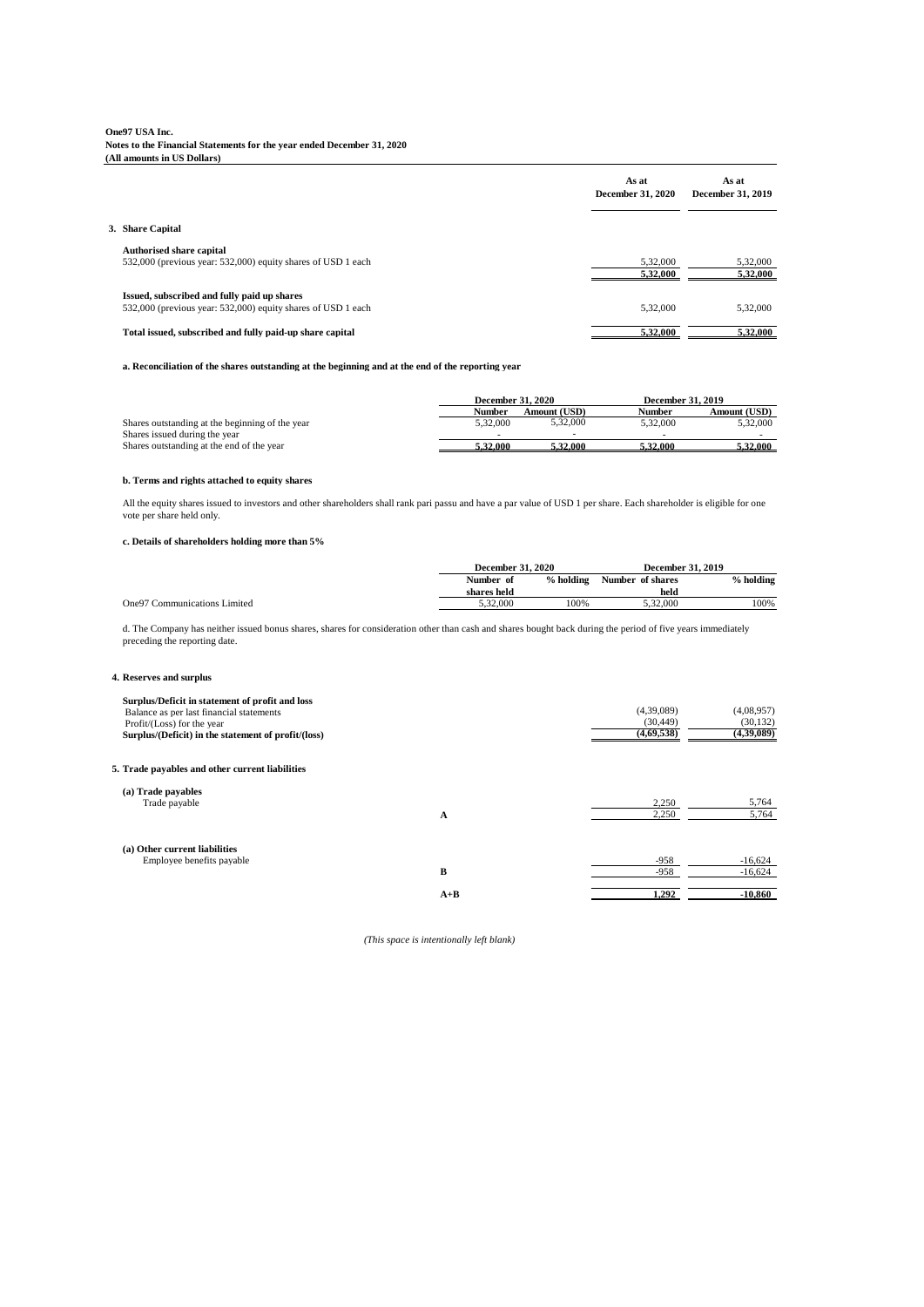# **One97 USA Inc. Notes to the Financial Statements for the year ended December 31, 2020 (All amounts in US Dollars)**

## **6. Intangible / Tangible assets**

|                                                 |                          | (Amount in USD)          |
|-------------------------------------------------|--------------------------|--------------------------|
| <b>Gross block</b><br>As at January 1, 2019     |                          | 2,31,954                 |
| Additions                                       |                          |                          |
| Deductions/Disposals                            |                          | $\blacksquare$           |
| As at December 31, 2019                         |                          | 2,31,954                 |
| As at January 1, 2020                           |                          | 2,31,954                 |
| Additions<br>Deductions/Disposals               |                          |                          |
| As at December 31, 2020                         |                          | 2,31,954                 |
| <b>Depreciation</b>                             |                          |                          |
| As at January 1, 2019                           |                          | 1,68,294                 |
| Additions                                       |                          | 25,198                   |
| Deductions/Disposals<br>As at December 31, 2019 |                          | 1,93,492                 |
| As at January 1, 2020                           |                          | 1,93,492                 |
| Additions                                       |                          | 15,214                   |
| Deductions/Disposals<br>As at December 31, 2020 |                          | 2,08,706                 |
| Net block                                       |                          |                          |
| As at December 31, 2019                         |                          | 63,660                   |
| As at December 31, 2020                         |                          | 23,248                   |
|                                                 |                          |                          |
|                                                 | As at                    | As at                    |
|                                                 | <b>December 31, 2020</b> | <b>December 31, 2019</b> |
| 7. Trade receivables                            |                          |                          |
| Unsecured, considered good                      |                          |                          |

 **- -**

## **8. Cash and cash equivalents**

| <b>Balance with banks</b>                                          |                   |                                          |
|--------------------------------------------------------------------|-------------------|------------------------------------------|
| CUTEP <sub>0</sub><br>accounts<br>- Jn<br>$\overline{\phantom{0}}$ | 05'<br>- 40.      | $\sim$ $ \sim$<br>4 <sup>6</sup><br>-⊤∪⊷ |
|                                                                    | $AA$ $AFA$<br>TV. | 46<br><b>TV.</b>                         |